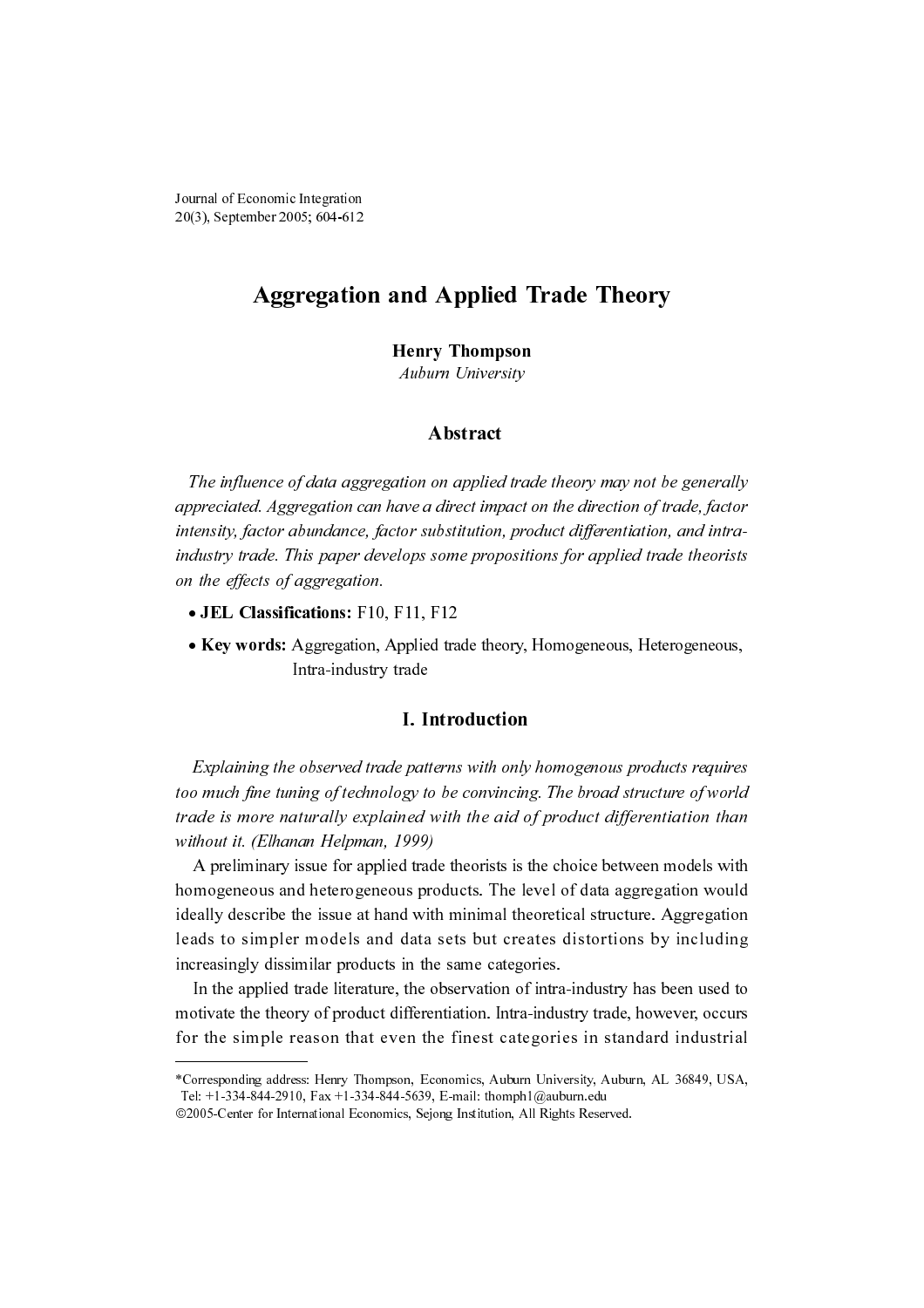classifications contain different products. There are other distortions due to aggregation. Data on factors of production is highly aggregated, and regional aggregation can disguise underlying patterns of production and trade.

Various issues that arise in applications are clarified by focusing on the effects of aggregation. Examples in the present paper develop a series of working propositions on aggregation and applied trade theory.

#### II. Aggregation and Product Differentiation

Suppose we start with the unrealistic assumption that products are separated at the ideal level with the product vector  $P_n = \{g_i\}$ ,  $i = 1,...,n$ . A red 2002 Ford F150 the ideal level with the product vector  $P_n = \{g_j, i = 1,...,n$ . A red 2002 Ford F150 pickup truck with a regular cab, 2-wheel drive, 120 inch wheelbase, V6 4.2 literationing, front and rear antilock brakes, and cloth seats wou pickup truck with a regular cab, 2-wheel drive, 120 inch wheelbase, V6 4.2 liter engine, style side body, manual 5 speed transmission with overdrive, air conditioning, front and rear antilock brakes, and cloth seats would be in a separate category from a blue one. The order *n* of the product vector  $P_n$  is large but finite. Assume products are ranked next to their closest substitute in consumption, with beef closer to pork than leather. Each product is a perfect substitute with itself and a closer substitute for products closer to it in  $P_n$ .

Let  ${}^cP_n$  represent a partition of  $P_n$  into c categories. A partition is a collection of disjoint subsets. The standard in macroeconomics is  ${}^1P_n$  or simply  $P_n$ , useless for trade theory because there must be at least two products to trade. For trade theory,  ${}^{2}P_{n}$  might be {{exports}, {imports}} or {{goods}, {services}}.

Consider partitions that do not skip products. With two products, there is only one partition. With three products, there are three partitions

$$
{}^{1}P_{3} = \{g_{1}, g_{2}, g_{3}\},
$$
  
\n
$$
{}^{2}P_{3}{}^{j}I = \{\{g_{1}, g_{2}\}, g_{3}\}
$$
  
\n
$$
{}^{2}P_{3}{}^{j}I = \{g_{1}, \{g_{2}, g_{3}\}\}.
$$
\n(1)

category from a blue one. The order *n* of the product vector  $P_n$  is large but finite.<br>Assum products are ranked next to their closest substitute in consumption, with<br>beef closer to pork than leahter. Each product is a p a closer substitute for products closer to it in  $P_n$ .<br>Let <sup>*c*</sup> $P_n$  represent a partition of  $P_n$  into *c* catego<br>disjoint subsets. The standard in macroeconomic<br>trade theory because there must be at least two p<br> ${}^2P_n$  *P<sub>n</sub>* represent a partition of *P<sub>n</sub>* into *c* categories. A partition is a collection of subsets. The standard in macroeconomics is  ${}^tP_n$  or simply  $P_n$  useless for ecory because there must be at least two products to  $P_n$  or simply  $P_n$ , useless for<br>ts to trade. For trade theory,<br>rvices}}.<br>two products, there is only<br>itions<br>(1)<br>etween them in  $P_3$ . Given a<br>oser substitute for  $g_1$  than  $g_3$ .<br>change for  $g_3$ . There is only<br>dustry t  $P_n$  might be {{exports}, {imports}} or {{goods}, {services}}.<br>Consider partitions that do not skip products. With two prod<br>ne partition. With three products, there are three partitions<br> ${}^{1}P_3 = \{g_1, g_2, g_3\},$ <br> $({}^{2}P_3$  $P_3 = \{g_1, g_2, g_3\},\n \n^2P_3)_I = \{\{g_1, g_2\},\n \n^2P_3)_2 = \{g_1, \{g_2, g\} \}$ <br>
Note there is no  $\{\}$ <br>
ire to aggregate,  $\ell$ <br>
ppose country  $I$  ex<br>
erindustry trade<br>
tured in Figure 1.<br> *Proposition 1. Intr*<br>
With four prod  $P_3j_1 = \{\{g_1, g_2\}, g_3\}$  (1)<br>  $P_3j_2 = \{g_1, \{g_2, g_3\}\}\$ .<br>
(ote there is no  $\{g_1, g_3\}$  aggregate because  $g_2$  is between them in  $P_3$ . Given a<br>
re to aggregate,  $\langle P_3 \rangle_1$  would be chosen if  $g_2$  is a closer sub  $($   $\uparrow$   $\uparrow$   $\uparrow$   $\downarrow$   $\uparrow$   $\uparrow$   $\downarrow$   $($  $P_3$ )<sub>2</sub> = {g<sub>1</sub>, {g<sub>2</sub>, g<sub>3</sub>}}.<br>
(ote there is no {g<sub>1</sub>, g<br>
re to aggregate,  $(^2P_3)$ )<br>
pose country *l* expor<br>
rindustry trade with<br>
ured in Figure 1.<br> *roposition 1. Intra-in*<br>
(ith four products, the<br>  $P_4 = \{g_1, g_2,$ ( )<br>( ) s ( ) <br>( ) d ( ) <br>( ) d ( ) ( ) d ( ) = ( ) = ( ) = ( ) = ( ) = ( ) = ( ) = ( ) = ( ) = ( ) = ( ) = ( ) = ( ) = ( ) = ( ) = ( ) = ( ) = ( ) = ( ) = ( ) = ( ) = ( ) = ( ) = ( ) = ( ) = ( ) = ( ) = ( ) = ( ) = ( ) = Note there is no  $\{g_1, g_3\}$  aggregate because  $g_2$  is between them in  $P_3$ . Given a Note there is no  ${g_1, g_3}$  aggregate because  $g_2$  is between them in  $P_3$ . Given a<br>sire to aggregate,  $(^2P_3)$ , would be chosen if  $g_2$  is a closer substitute for  $g_1$  than  $g_3$ ,<br>ppose country 1 exports  $g_1$  and desire to aggregate,  $\langle P_3 \rangle$ , would be chosen if  $g_2$  is a closer substitute for  $g_1$  than  $g_3$ . desire to aggregate, (<br>Suppose country *1* e:<br>interindustry trade<br>pictured in Figure 1.<br>**Proposition 1.** Int.<br>With four product<br> ${}^{I}P_{4} = \{g_{1}, g_{2}, g_{3}, \}$ <br> $({}^{3}P_{4})_{1} = \{\{g_{1}, g_{2}\},\}$  $P_{3/1}$  would be chosen if  $g_2$  is a closer substitute for  $g_1$  than  $g_3$ , ports  $g_1$  and  $g_2$  to country 2 in exchange for  $g_3$ . There is only with  $(^2P_3)_1$  but there is intra-industry trade with  $(^2P_3)_2$  as  $a$ Suppose country 1 exports  $g_1$  and  $g_2$  to country 2 in exchange for  $g_3$ . There is only Suppose country 1 exports  $g_1$  and  $g_2$  to country 2 in exchange for  $g_3$ . There is only interindustry trade with  $(^2P_3)_1$  but there is intra-industry trade with  $(^2P_3)_2$  as pictured in Figure 1.<br>**Proposition 1.** Int interindustry trade with (<br>pictured in Figure 1.<br>**Proposition 1.** Intra-indu<br>With four products, there<br> ${}^{1}P_{4} = \{g_1, g_2, g_3, g_4\}$ <br> $({}^{3}P_{4})_1 = \{\{g_1, g_2\}, g_3, g_4\}$  $P_3$ )<sub>1</sub> but there is intra-industry trade with (<br>stry trade depends directly on aggregation.<br>are six partitions  $P_3$ )<sub>2</sub> as  $\langle P_3 \rangle_I$  but there is intra-industry trade with  $\langle \rangle$ pictured in Figure 1.

**Proposition 1.** Intra-industry trade depends directly on aggregation. **Proposition 1.** Intra-industry trade depends directly on aggregation.<br>With four products, there are six partitions<br> ${}^{1}P_{4} = \{g_1, g_2, g_3, g_4\}$ <br> $({}^{3}P_{4})_1 = \{\{g_1, g_2\}, g_3, g_4\}$ 

With four products, there are six partitions  $\mathbf{I}$ 

$$
{}^{1}P_{4} = \{g_{1}, g_{2}, g_{3}, g_{4}\}
$$

$$
({}^{3}P_{4})_{1} = \{\{g_{1}, g_{2}\}, g_{3}, g_{4}\}
$$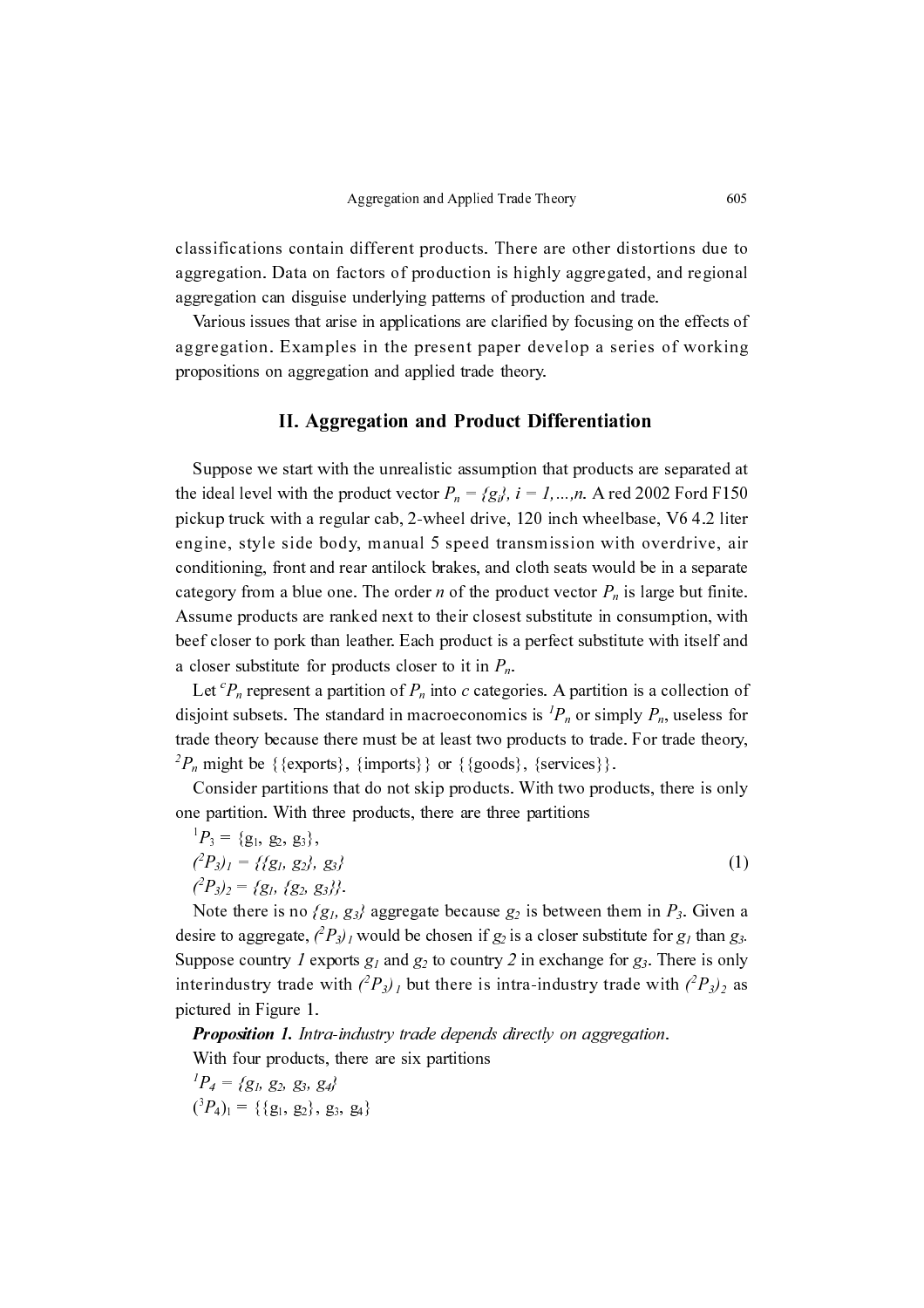${}^{2}P_{3}$ )<sub>1</sub> or Intra-industry ( ${}^{2}P_{3}$ )<sub>2</sub> Trade



 $\binom{3}{1}$  $({}^{3}P_{4})_{3} = \{g_{1}, g_{2}, \{g_{3}, g_{4}\}\}\$  $(^2$  $(^{2}P_{4})_{2} = \{g_{1}, g_{2}, g_{3}, g_{4}\}.$ 

 $(2)$ 

If two countries trade the four products in (2), many different patterns of interindustry or intra-industry trade could arise based on the choice of partition or aggregation.

 $P_4$ )<sub>2</sub> = {g<sub>1</sub>, {g<sub>2</sub>, g<sub>3</sub>}, g<sub>4</sub>}<br>  $P_4$ )<sub>3</sub> = {g<sub>1</sub>, g<sub>2</sub>, {g<sub>3</sub>, g<sub>4</sub>}}<br>  $P_4$ )<sub>1</sub> = {{g<sub>1</sub>, g<sub>2</sub>, g<sub>3</sub>}, g<sub>4</sub>}}<br>  $P_4$ )<sub>2</sub> = {g<sub>1</sub>, {g<sub>2</sub>, g<sub>3</sub>, g<sub>4</sub>}}.<br>
<sup>2</sup> iwo countries trade th<br>
industry or intra-industr<br>
rega  $P_4$ ), = {g<sub>1</sub>, g<sub>3</sub>, {g<sub>3</sub>, g<sub>4</sub>}} (2)<br>  $P_4$ ), = {{g<sub>1</sub>, g<sub>3</sub>, g<sub>4</sub>}, g<sub>4</sub>}<br>  $P_4$ ), = {{g<sub>1</sub>, g<sub>3</sub>, g<sub>4</sub>}, g<sub>4</sub>}<br>  $P_2$  = {{g<sub>1</sub>, g<sub>3</sub>, g<sub>4</sub>}, g<sub>4</sub>}<br>  $P_3$  = {g<sub>1</sub>, g<sub>3</sub>, g<sub>4</sub>}.<br>
Two countries trade the four products ( ) ( ) I is all n a if if  $A$  a is a i  $H$  if is a i  $\mathbb{R}$  $P_4$ <sub>1</sub> = {{g<sub>1</sub>, g<sub>2</sub>, g<sub>3</sub>}, g<sub>4</sub>}<br>  $P_4$ )<sub>2</sub> = {g<sub>1</sub>, {g<sub>2</sub>, g<sub>3</sub>, g<sub>4</sub>}}.<br>
It wo countries trade therm industry or intra-industregation.<br>
Vith *n* products in  $P_n$  then<br>
CD collects SITC (Statentics, implying 2,278 p  $\frac{4}{2}$  and  $\frac{1}{2}$  ( $\frac{1}{3}$ ,  $\frac{1}{62}$ ,  $\frac{1}{63}$ ,  $\frac{1}{63}$ ,  $\frac{1}{63}$ ,  $\frac{1}{63}$ ,  $\frac{1}{63}$ ,  $\frac{1}{63}$ ,  $\frac{1}{63}$ ,  $\frac{1}{63}$ ,  $\frac{1}{63}$ ,  $\frac{1}{63}$ ,  $\frac{1}{63}$ ,  $\frac{1}{63}$  and  $\frac{1}{63}$  and  $\frac{1}{63}$  . I e gu Z n a f r  $A$  a te a  $\bm{H}$   $A$  ii  $\bm{8}$ With *n* products in  $P_n$  there are  $n^2 - (1 + 2 + ... + n)$  possible partitions. The With *n* products in  $P_n$  there are  $n^2 - (1 + 2 + ... + n)$  possible partitions. The<br>
ECD collects SITC (Standard Industrial Trade Classification) data for 68<br>
doducts, implying 2,278 possible partitions. There is also SIC (Stan OECD collects SITC (Standard Industrial Trade Classification) data for 68 products, implying 2,278 possible partitions. There is also SIC (Standard Industrial Classification) data available for trade in 1008 products at the 4-digit level, implying 7,158,527 possible partitions. The choice of partition will affect observed intra-industry trade.

A category becomes more "differentiated" when a product is added. For  $P_4$ , is "aggregated" to  $P_1$ category and a higher "degree" of product differentiation in the category containing  $g_1$  and  $g_2$ . There has to be more products in at least one group of  ${}^iP_n$  compared to  $^{j}P_{n}$  when  $i < j$ .

Proposition 2. The "degree" of product differentiation depends on aggregation.

example, if (<br>category and  $g_i$  and  $g_i$ . Then  $i <$ <br> $P_n$  when  $i <$ <br>**Propositio**<br>A high de industrial data articles, and industrial data articles and industrial data articles.  $P_4$ )<sub>1</sub> is "aggregated" to (<br>a higher "degree" of prod<br>ere has to be more produ<br>*j.*<br>12. The "degree" of pro<br>ree of product heteroge<br>a. One example is SITC<br>elated products." In the r<br>ial machinery and equip  $P_{\psi}$ <sup>1</sup> in (2) there would be one less product<br>uct differentiation in the category containing<br>tts in at least one group of <sup>*i*</sup> $P_n$  compared to<br>the *differentiation depends on aggregation*.<br>eity remains at the finest  $g_1$  and  $g_2$ . There has to be more products in at least one group of <sup>i</sup><br>  $P_n$  when  $i < j$ .<br> **Proposition 2.** The "degree" of product differentiation depends<br>
A high degree of product heterogeneity remains at the finest  $P_n$  compared to<br>*on aggregation*.<br>vel of standard<br>abrics, made-up<br>ta set, Category<br>trial wholesale"  $P_n$  when  $i < j$ .<br>**Proposition** 2<br>A high degree industrial data.<br>articles, and relations 3084 "Industrial" **Proposition 2.** The "degree" of product differentiation depends on aggregation.<br>A high degree of product heterogeneity remains at the finest level of standard<br>dustrial data. One example is SITC Division 65, "textile yarn, A high degree of product heterogeneity remains at the finest level of standard industrial data. One example is SITC Division 65, "textile yarn, fabrics, made-up articles, and related products." In the more finely separated SIC data set, Category 5084 "Industrial machinery and equipment" contains "fans, industrial wholesale"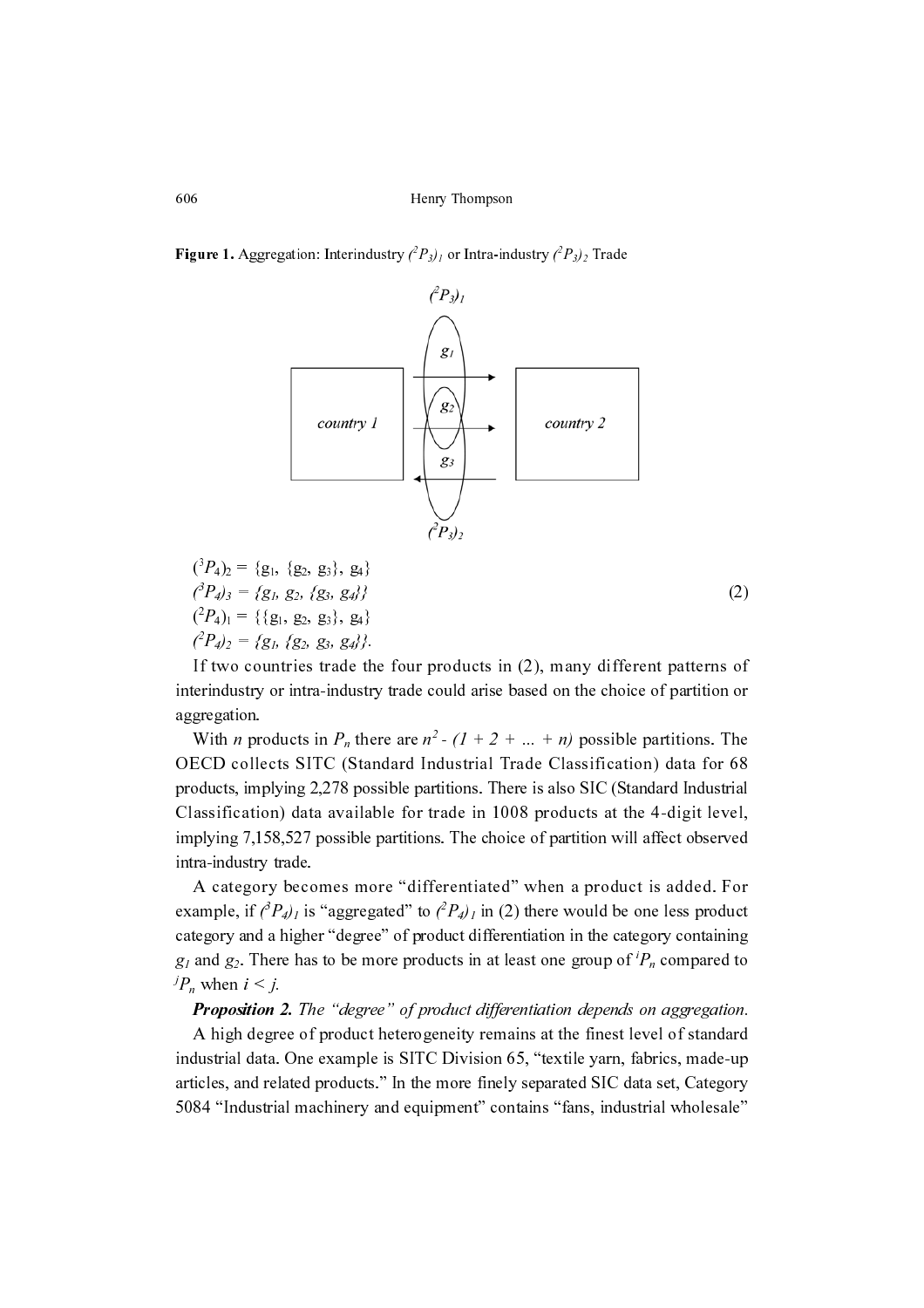and "trucks, industrial wholesale." It should be little surprise that even at the most disaggregated level of data most countries import and exports most categories.

**Proposition 3.** The finest categories in standard industrial data contain what would have to be called different products.

Chipman (1992) makes the point that intra-industry trade would be eliminated with enough disaggregation. With the perfectly separated products in  $P_n$ , there would be no reason for intra-industry trade apart from relative transport costs. Traders in fact distinguish between different types of even the most basic commodities such as #2 red wheat or light crude oil.

**Proposition 4.** With perfectly separated data, there would be virtually no intraindustry trade.

While perfectly homogeneous products may not be observable in practice, homogeneity may be a successful theoretical assumption. The scientific issue is whether the trade theorems based on homogeneous products can be rejected as null hypotheses. Similarly, propositions based on theories of heterogeneous products should be tested as null hypotheses.

#### III. Aggregation and the Intra-industry Trade Index

The level of intra-industry trade in a category of differentiated products can be gauged by an index due to Grubel and Lloyd (1971),

 $I = (X - M) / (X + M)$  (3)

If  $I > 0$  (< 0) the product is a net export (import). If the product is only exported,  $I = I$ . If it is only imported  $I = -1$ . The highest level of intra-industry trade occurs when  $I = 0$ .

Table 1 presents index I in (3) for SITC Division 7 "machinery and transport equipment" along with its finer Division 78 "road vehicles" for NAFTA, the EU, the US, and the UK. In every instance, aggregation from Division 78 to Division 7 creates more intra-industry trade. This general property of aggregation has been noted in the literature, for instance by Gray (1979), Bergstrand (1983), Greenaway (1983), Tharakan (1984, 1986), and Balassa (1987).

Proposition 5. Aggregation raises the intra-industry trade index.

An alternative index I' in Table 1 measures net trade relative to GDP. The EU is a net importer of road vehicles in Division 78 but a net exporter of the aggregate "other machinery and transport equipment" in Division 7. The US and the UK switch rankings of relative intra-industry trade in Division 78. Other possible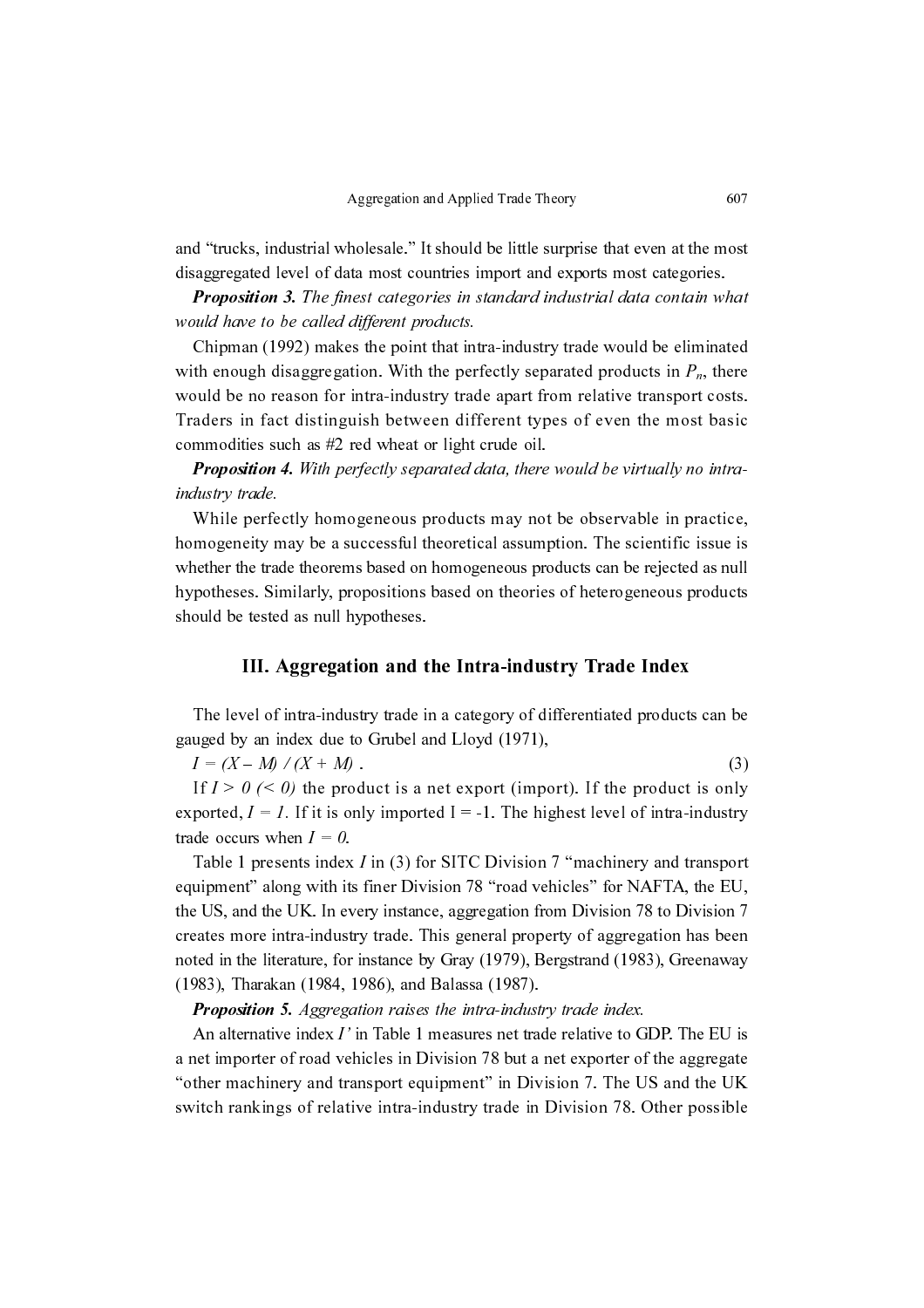608 Henry Thompson

|              | Div 7 | Div78    | Div7     | Div 78 |
|--------------|-------|----------|----------|--------|
|              |       |          |          |        |
| <i>NAFTA</i> | .048  | .0053    | .163     | 0049   |
| US           | .097  | .0101    | .461     | .0078  |
| EU           | .010  | $-0.026$ | $-0.047$ | .0018  |
| UK           | 090   | .0075.   | .160     | .0150  |

Table 1. Examples of 1996 OECD Intra-industry Trade

standardizations for a trade index include the trade balance, current account balance, balance of payments, population, and per capita income.

**Proposition 6.** The choice of standardization can change the direction of trade and relative magnitudes of the intra-industry trade index.

#### IV. Aggregation and Factor Intensity

Aggregation of products can alter factor intensity as in the following example from the 1999 US Census of Manufacturing. The products are

 $H =$ chemicals

 $E =$  electrical machinery

 $R =$  rubber & plastic.

The factors of production are

 $C = \text{craft workers}$ 

$$
O =
$$
 operators

 $T =$  technical workers.

Factor intensity rankings across the three pairs of factors are

 $a_{CE}$  /  $a_{OE}$  = 0.77 >  $a_{CH}$  /  $a_{OH}$  = 0.50 >  $a_{CR}$  /  $a_{OR}$  = 0.28  $(4a)$ 

 $a_{TH}$  /  $a_{OH}$  = 0.24 >  $a_{TE}$  /  $a_{OE}$  = 0.16 >  $a_{TR}$  /  $a_{OR}$  = 0.03  $(4b)$ 

$$
a_{CR} / a_{TR} = 9.33 > a_{CE} / a_{TE} = 4.81 > a_{CH} / a_{TH} = 2.08,
$$
 (4c)

**Proposition 6.** The Choice of standardization can change the direction of prior<br>
d relative magnitudes of the intra-industry trade index<br> **IV. Aggregation and Factor Intensity**<br>
Aggregation of products can alter factor i **IV. Aggregation and Factor International Factor in the 1999 US Census of Manufacturing. The product H – chemicals of Sensus of Manufacturing. The product H – electrical machinery**  $R$  **= ubber & plastic. The factors of pro** *H* = chemicals<br> *E* = electrical 1<br> *R* = rubber &<br>
The factors of<br> *C* = craft work<br> *O* = operators<br> *T* = technical 1<br>
Factor intensity<br> *a*<sub>CE</sub> / *a*<sub>OE</sub> = 0.7<br> *a*<sub>CR</sub> / *a*<sub>TR</sub> = 9.3<br>
where  $a_{ij}$  is the<br>
chemicals E = electrical machinery<br>
R = rubber & plastic.<br>
The factors of production<br>
C = craft workers<br>
O = operators<br>
T = technical workers.<br>
Factor intensity rankings<br>  $a_{CE} / a_{OE} = 0.77 > a_{CH} / a_{TH} / a_{OH} = 0.24 > a_{TE} / a_{CR} / a_{TR} = 9.33 > a$ R = rubber & plastic.<br>The factors of produc<br>C = craft workers<br>O = operators<br>T = technical workers<br>Factor intensity ranki<br> $a_{CE} / a_{OE} = 0.77 > a_G$ <br> $a_{TH} / a_{OH} = 0.24 > a_G$ <br> $a_{CH} / a_{TR} = 9.33 > a_G$ <br>where  $a_{ij}$  is the amour<br>chemicals H C = craft workers<br>
O = operators<br>
T = technical wor<br>
Factor intensity ra<br>  $a_{CE}$  /  $a_{OE}$  = 0.77 ><br>  $a_{TH}$  /  $a_{OH}$  = 0.24 ><br>  $a_{CR}$  /  $a_{TR}$  = 9.33 ><br>
where  $a_{ij}$  is the am<br>
chemicals H and 1<br>
astics" P. Continu<br>
oducts O = operators<br>
T = technical<br>
Factor intensit<br>
Factor intensit<br>  $a_{CE} / a_{OE} = 0$ .<br>  $a_{TH} / a_{OH} = 0$ .<br>
where  $a_{ij}$  is the<br>
chemicals H a<br>
chemicals H a<br>
astics" P. Cor<br>
oducts there is<br>  $a_{CE} / a_{OE} = 0$ .<br>  $a_{TE} / a_{OE} = 4$ .<br>
There T = technical workers.<br>Factor intensity ranking<br> $a_{CE} / a_{OE} = 0.77 > a_{CH}$ <br> $a_{TH} / a_{OH} = 0.24 > a_{TE}$ <br> $a_{CR} / a_{TR} = 9.33 > a_{CE}$ <br>where  $a_{ij}$  is the amount<br>chemicals H and rubbe.<br>satics" P. Continuing<br>oducts there is the simp<br> $a_{CE} / a$  $a_{CE}$  /  $a_{OB} = 0.77 > a_{CH}$  /  $a_{OH} = 0.50 > a_{CR}$  /  $a_{OR} = 0.28$  (4a)<br>  $a_{CH}$  /  $a_{OH} = 0.24 > a_{TE}$  /  $a_{OE} = 0.16 > a_{TR}$  /  $a_{OR} = 0.03$  (4b)<br>  $a_{CR}$  /  $a_{TR} = 9.33 > a_{CE}$  /  $a_{TE} = 4.81 > a_{CH}$  /  $a_{TH} = 2.08$ , (4c)<br>
where  $a_{ij}$  is  $a_{TH}$  /  $a_{OH} = 0.24 > a_{TE}$  /  $a_{OE} = 0.16 > a_{TR}$  /  $a_{OR} = 0.03$  (4b)<br>  $a_{CR}$  /  $a_{TR} = 9.33 > a_{CE}$  /  $a_{TE} = 4.81 > a_{CH}$  /  $a_{TH} = 2.08$ , (4c)<br>
where  $a_{ij}$  is the amount of factor *i* per unit of product *j*. Consider the aggre  $a_{CR} / a_{TR} = 9.33 > a_{CE} / a_{TE} = 4.81 > a_{CH} / a_{TH} = 2.08$ , (4c)<br>where  $a_{ij}$  is the amount of factor *i* per unit of product *j*. Consider the aggregation<br>chemicals *H* and rubber & plastics *R* into a product category "chemicals where  $a_{ij}$  is the amount of factor *i* per unit of product *j*. Consider the aggregation where  $a_{ij}$  is the amount of factor *i* per unit of product *j*. Consider the aggregation chemicals *H* and rubber & plastics *R* into a product category "chemicals, rubber, astics" *P*. Continuing with the ranking of fa of chemicals  $H$  and rubber  $\&$  plastics  $R$  into a product category "chemicals, rubber, of chemicals H and rubber & plastics R into a product category "chemicals, rubber,<br>plastics" P. Continuing with the ranking of factors across products, with two<br>products there is the simplified factor intensity scheme<br> $a_{$ plastics" P. Continuing with the ranking of factors across products, with two products there is the simplified factor intensity scheme

$$
a_{CE} / a_{OE} = 0.77 > a_{CP} / a_{OP} = 0.39
$$
 (5a)

$$
a_{TE} / a_{OE} = 0.16 > a_{TP} / a_{OP} = 0.13
$$
 (5b)

$$
a_{CE} / a_{TE} = 4.81 > a_{CP} / a_{TP} = 2.89.
$$
 (5c)

plastics" *P*. Continuing with the ranking of factors across products, with two<br>products there is the simplified factor intensity scheme<br> $a_{CE} / a_{OE} = 0.77 > a_{CP} / a_{OP} = 0.39$  (5a)<br> $a_{TE} / a_{OE} = 0.16 > a_{TP} / a_{OP} = 0.13$  (5b)<br> $a_{CE} /$  $a_{CE} / a_{OE} = 0.77 > a_{CP} / a_{OP} = 0.39$  (5a)<br>  $a_{TE} / a_{OE} = 0.16 > a_{TP} / a_{OP} = 0.13$  (5b)<br>  $a_{CE} / a_{TE} = 4.81 > a_{CP} / a_{TP} = 2.89$ . (5c)<br>
There are some intensity relationships hidden by the aggregation from (4) to (5).<br>
msider the relati  $a_{TE}$  /  $a_{OE} = 0.16 > a_{TP}$  /  $a_{OP} = 0.13$  (5b)<br>  $a_{CE}$  /  $a_{TE} = 4.81 > a_{CP}$  /  $a_{TP} = 2.89$ . (5c)<br>
There are some intensity relationships hidden by the aggregation from (4) to (5).<br>
onsider the relative input of technical w  $a_{CE}$  /  $a_{TE}$  = 4.81 >  $a_{CP}$  /  $a_{TP}$  = 2.89. (5c)<br>There are some intensity relationships hidden by the aggregation from (4) to (5).<br>onsider the relative input of technical workers *T* and operators *O* in (4b) and (5b There are some intensity relationships hidden by the aggregation from (4) to (5). Consider the relative input of technical workers T and operators  $O$  in (4b) and (5b). Consider the relative input of technical workers  $T$  and operators  $O$  in (4b) and (5b).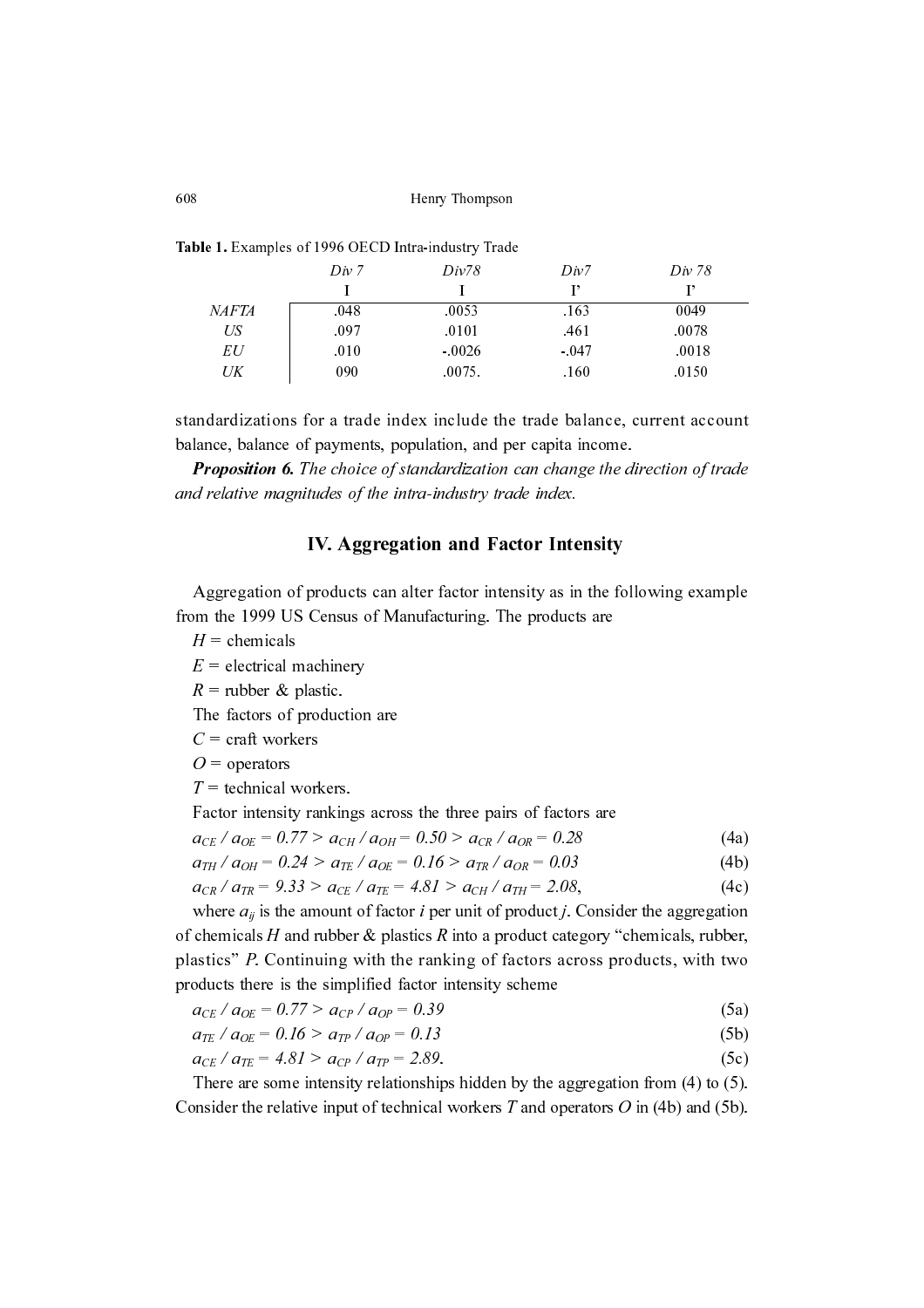The chemical industry  $H$  uses operators the least intensively in (4b) but its aggregate product P uses operators O intensively in  $(5b)$ . As another example, rubber & plastic R uses technical workers T the least intensively in (4c) but its aggregate product  $P$  uses technical workers  $T$  intensively relative to craft workers  $C$  in (5c).

**Proposition** 7. Aggregation can reverse factor intensity.

#### V. Geographical Aggregation

Geographical aggregation can also introduce distortions. National borders partition the earth's surface, and different partitions would result in different trade patterns. Consider the changing appearance of the "international" trade data due simply to the new national borders of the Soviet Union, Balkans, and the EU.

In Table 1, UK exports of road vehicles would be hidden by its geographical aggregation into the EU. As another example of geographical distortion, Table 2 presents the OECD record of EU trade in meat (SITC 301) in 1996 with the US and NAFTA. The EU has a surplus with the US but deficits with Canada and Mexico. Aggregation to NAFTA would disguise EU imports from Canada and Mexico.

|              | exports | imports | balance |
|--------------|---------|---------|---------|
| US           | \$270   | \$251   | \$19    |
| <b>NAFTA</b> | \$291   | \$336   | -\$55   |

#### **Proposition 8.** Geographical aggregation can alter the direction of trade.

In a world without national borders, applied trade theorists could search for the geographical aggregation that would optimally explain the pattern of trade. As an example, regional or interstate trade in the US might coincide with particular trade models better than trade between the US and the rest of the world. The EV TRANSPORTED THE EVALUATION CONTINUITY CONTINUITY CONTINUITY SECTION SECTION SECTION SECTION STRANS SECTION STRANS SECTION SUPPOSITION 8. Geographical aggregation can alter the c In a world without national borders, AFTA <br>
S291 \$336 5555<br>
S291 \$336 5555<br>
S291 \$336 5555<br>
S291 \$336 5555<br>
S291 \$336 5555<br>
S291 \$336 5555<br>
S291 \$336<br>
S291 \$336<br>
S291 \$336<br>
S291 \$336<br>
or s555<br>
or or detection of trade or detection of trade in the US might coi **Solution 8.** Geographical aggregation can alter the direction of traction of the world without national borders, applied trade theorists could searc phical aggregation that would optimally explain the pattern of trad le,

#### VI. Aggregation of Factors

Data for factors of production are generally scarcer and more aggregated than data for products. There are fewer separate categories, unless factors are considered industry specific. Clark, Hofler, and Thompson (1985) find that the eight categories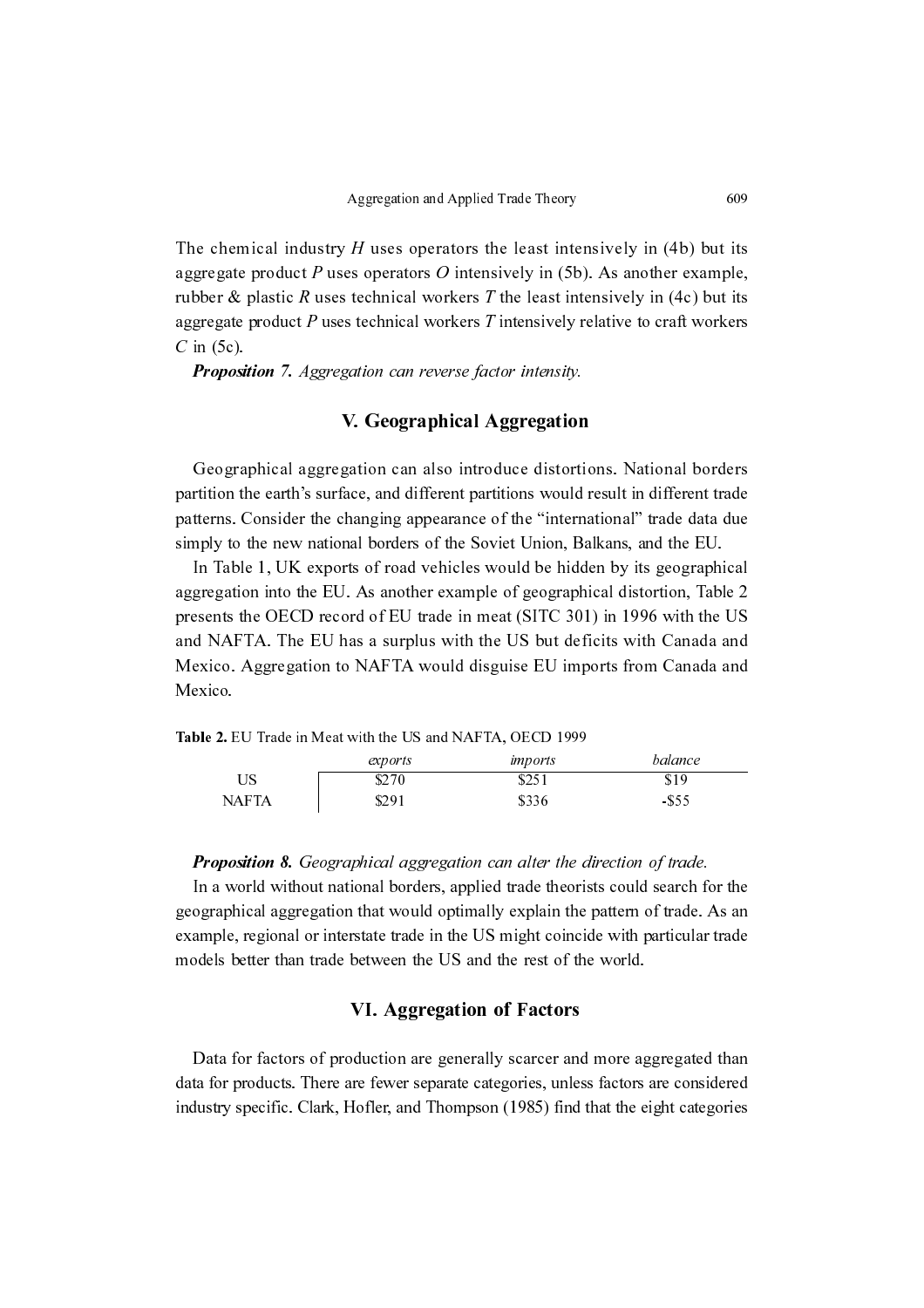of skilled labor reported by the US Census of Manufacturing cannot be aggregated in any way.

Proposition 9. There are at least as many different categories of skilled manufacturing labor as available in the most detailed US manufacturing data.

There is a vast literature on the difficulty of estimating capital input and separating the influence of technology. Some manufacturing data includes estimates of capital structures and machinery and equipment. Capital input is most often estimated from the residual of value added after other estimated inputs are subtracted.

An unsettling property from applied production theory is that factor aggregation alters the estimates of cross price substitution between factors not involved in the aggregation, and in ways that are impossible to predict. Substitution involving the aggregated factors generally diminishes. Berndt and Christensen (1973) and Diewert (1974) explore the links between aggregation and estimates of factor substitution.

Proposition 10. Aggregation distorts estimates of cross price factor substitution.

Factor aggregation may also reverse factor intensity. Consider the aggregation of clerical C and technical workers T into skilled labor S in  $(4)$ . With the two remaining factors, there is a single factor intensity ranking across products

 $a_{SE}$  /  $a_{OE}$  = 0.93 >  $a_{SH}$  /  $a_{OH}$  = 0.74 >  $a_{SR}$  /  $a_{OR}$  = 0.31. (6)

Relative to the electric machinery industry  $E$ , the chemicals industry  $H$  uses technical workers T intensively relative to operators in (4a) but uses operators intensively relative to the aggregate skilled labor S in (6).

Proposition 11. Aggregation of factors may reverse factor intensity.

Analogously, aggregation can reverse factor abundance across countries. Proposition 12. Aggregation of factors may reverse factor abundance.

Trade theory is based on efficiency gains that occur with specialization. Comparative advantage leads to gains from trade in models with competition, constant returns, and homogeneous products. In models with imperfect competition, increasing returns, or differentiated products, there can be various other sources of gains from trade. Competition and monopoly are industrial organizations that involve interindustry trade in homogeneous products. Monopolistic competition of Chamberlain (1933), Lancaster (1980), and Helpman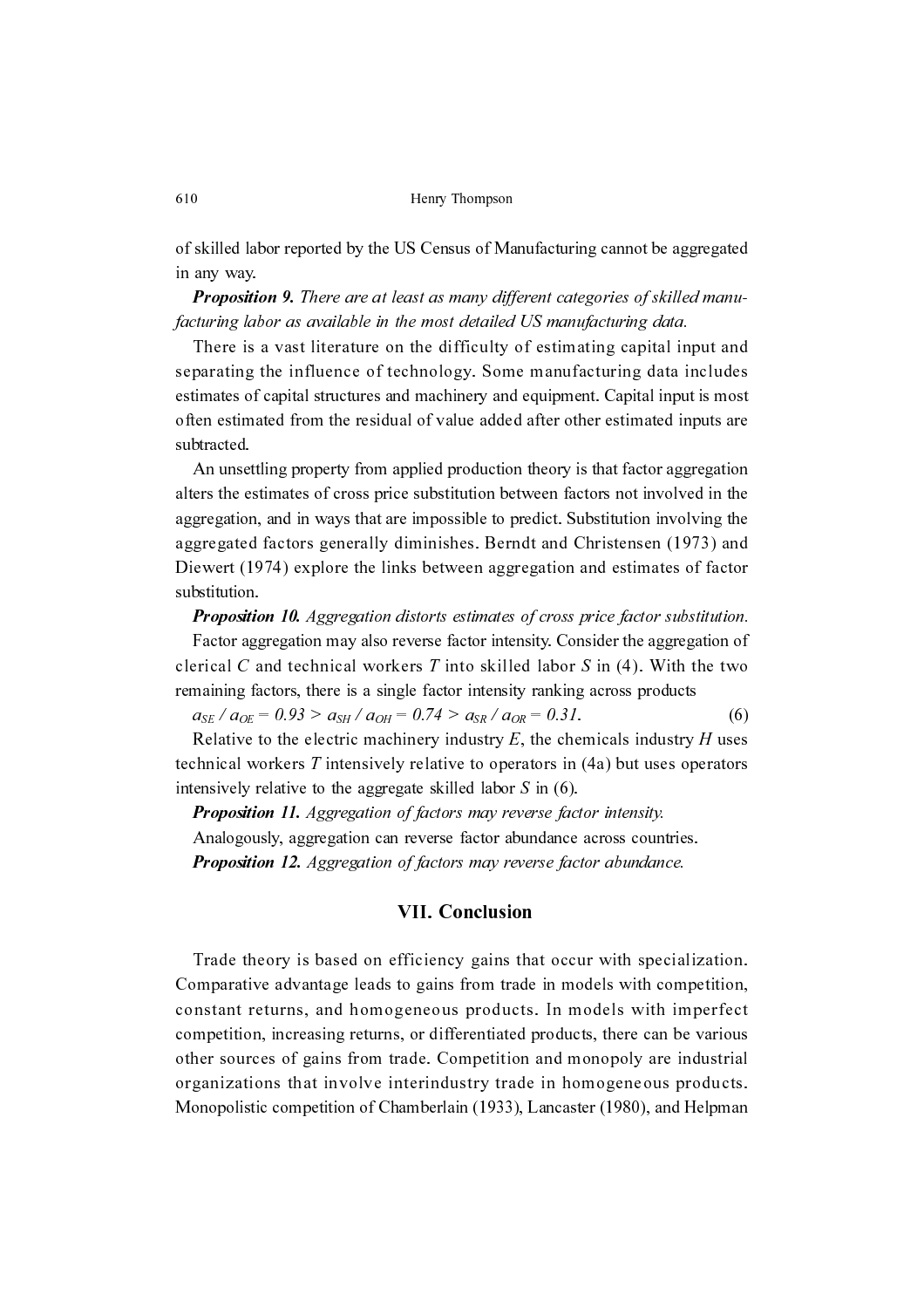and Krugman (1985) is an industrial organization that involves intra-industry trade in differentiated products. For applied trade theory, the purpose and tastes of the researcher determine the choice of model and industrial structure.

in differentiated products. For applied trade theory, the purpose and tastes of the Fascicarchel decreasement of model and molestical structure. Dealth and the sector proportions theory and its underlying competitive mode researcher determine the choice of model and industrial structure.<br>
In factor proportions theory and its underlying competitive models have been<br>
reacted profit in the differentiate theory, the simple proportion match the Factor proportions theory and its underlying competitive more and failures in the literature based by Trefer (1993) is due in<br>detail in the data. The vasis and Weinstein (1999) uncover miss<br>detail in the data. Davis and W Factor proportions theory and its underlying competitive models have been Fact in the linear model of the state of the minimizary and the Minimizary and the Minimizary and the distant Davis and Winterlin (1999) is other in part to missing the control<br>
tail in the duta. Davis and Weinstein (1999 called failures in the literature based on empirical results from highly aggregated data. The "missing trade" discussed by Trefler (1993) is due in part to missing detail in the data. Davis and Weinstein (1999) uncover missing theoretical assumptions but use highly aggregated data.

data. The "missing rade" discussed by Trefler (1993) is due in part to missing<br>electation the data. Davis and Weinstein (1999) uncover missing theoretical<br>alim the data. Davis and Weinstein (1999) uncover missing theoreti detail in the data. Davis and Weinstein (1999) uncover missing theoretical<br>assumptions but use highly aggregated data. Whether the broad structure of world trade is more<br>analysing trade dising gregated data. When the broa More detailed dissurs assumptions but use highly aggregated dota.<br>
More detailed dissurs and ultimately supplement intuition based<br>
on highly aggregated dota. Whether the broad structure of world trade is more<br>
naturally More detailed disaggregated studies will unding the branching and the branching parameters and the branching parameters are the maturally explained with highly disaggregs product differentiation remains an open ques<br> **Ackn** More detailed disaggregated studies will ultimately supplement intuition based More detailed disaggregated disaggregated disaggregated disaggregated homogeneous products or with<br>turally explained with highly disaggregated homogeneous products or with<br>duet differentiation remains an open question.<br>**A** on highly aggregated data. Whether the broad structure of world trade is more naturally explained with highly disaggregated homogeneous products or with product differentiation remains an open question.

#### Acknowledgments

Thanks for suggestions go to Farhad Rassekh, Roy Ruffin, and a referee of this journal.

#### References

- Balassa, B. (1987) Intra-industry Specialization: A Cross-Country Analysis, European Economic Review, 30, 27-42.
- **Acknowledgme**<br> **Acknowledgme**<br>
Thanks for suggestions go to Farhad Rassekh,<br>
journal.<br> *Received 29 March 20*<br> **References**<br>
Balassa, B. (1987) Intra-industry Specialization: A<br> *Economic Review*, **30**, 27-42.<br>
Bergstrand Balassa,<br>Bergstra<br>Tra Tha<br>Berndt, Sep<br>Chambe Pre<br>Chipma *Ecc*<br>(Ed Clark, I Ma<br>Davis, l Bergstrand, J. (1983) Measurement and Determinants of Intra-industry International Trade, in Intra-Industry Trade: Empirical and Methodological Aspects, (Ed.) Tharakan, P.K.M., North Holland, Amsterdam
- Berndt, E., Christensen, L. (1973) The Internal Structure of Functional Relationships: Separability, Substitution, and Aggregation, Review of Economic Studies, 50, 403-10
- Chamberlain, E.H. (1933) The Theory of Monopolistic Competition, Harvard University Press, Cambridge
- maturally explained with highly disaggregated homogeneous products or with<br>product differentiation remains an open question.<br> **Acknowledgments**<br>
Thanks for suggestions go to Farhad Rassekh, Roy Ruffin, and a referee of th product differentiation remains an open question.<br> **Acknowledgments**<br>
1. Thanks for suggestions go to Farhad Rassekh, Roy Ruffin, and a referee of this<br>
journal.<br> *Received 29 March 2001, Accepted 11 December 2004*<br> **Refe Thanks for supplementary** Received 29 March 2001, Accepted 11 December 2004<br> **References**<br>
Issaa, B. (1987) Intra-industry Specialization: A Cross-Country Analysis, *European*<br> *Economic Review*, 30, 27-42.<br>
Trade, in *I* References<br>
Hustry Specialization: A Cross-Country Analysis, *European*<br>
27-42.<br>
surement and Determinants of Intra-industry International<br>
try Trade: *Empirical and Methodological Aspects*, (Ed.)<br>
h Holland, Amsterdam<br>
(1 Chipman, J. (1992) Intra-industry Trade, Factor proportions, and Aggregation," in Economic Theory and International Trade: Essays in Momorium of J. Trout Rader, (Eds.) by Wilhelm Neuefeind, W., Riezman, R., Springer-Verlag, New York
- Clark, D., Hofler, R., Thompson, H. (1988) Separability of capital and labor in US Manufacturing, Economics Letters, 27, 197-201.
- Davis, D. and Weinstein, D. (2001) An Account of Global Factor Trade, American Economic Review, 91, 1423-53.